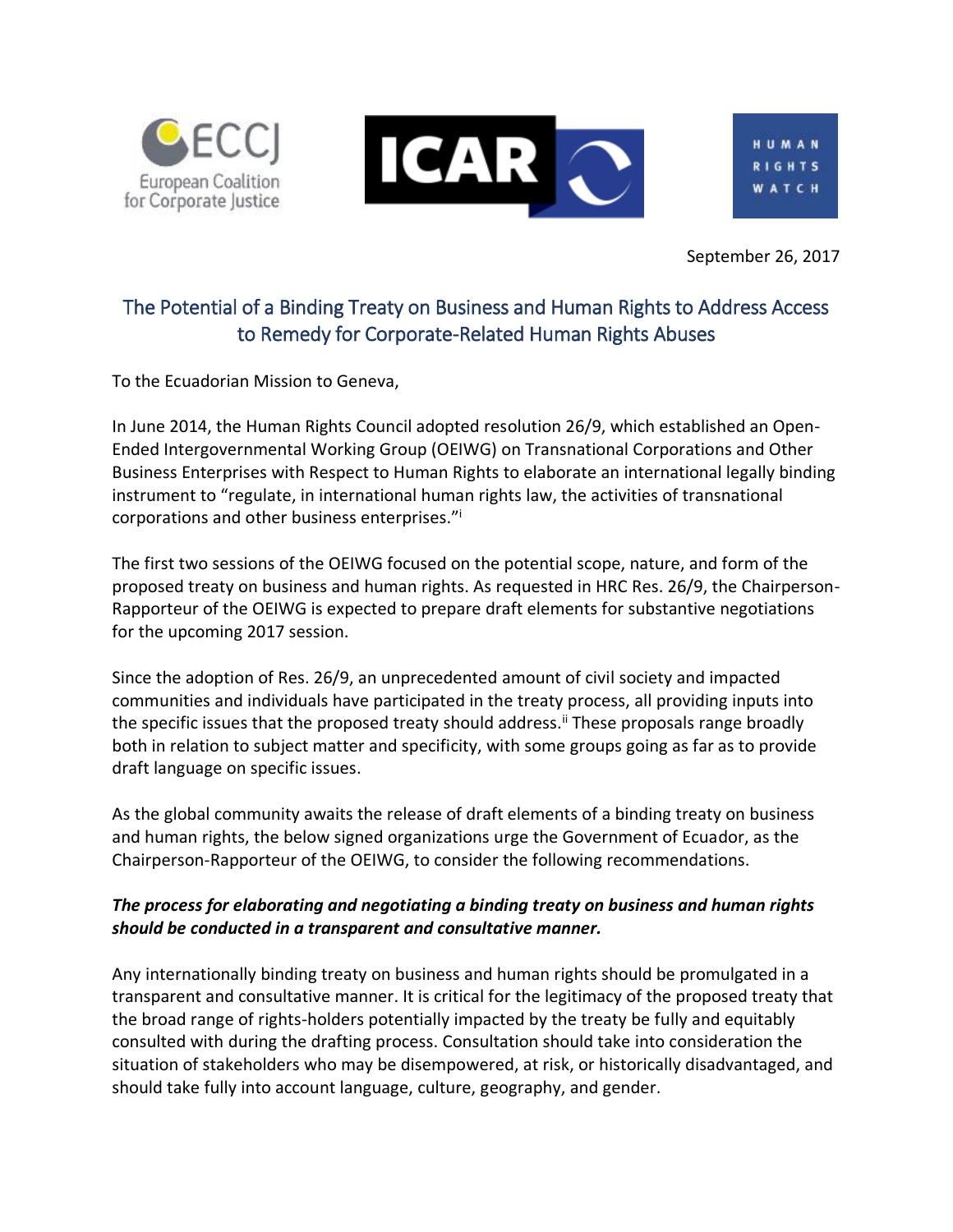The process of elaborating and negotiating the elements of a binding treaty should also develop in a transparent manner. While Res. 26/9 lays out a preliminary timeline for the development of draft elements, the OEIWG should elaborate and publish terms of reference for the treaty process and a timeline for the further development of draft elements and negotiations. Additionally, any drafts of the treaty should be published with ample time for all stakeholder to review before consultation processes take place, allowing them to more fully and effectively partake in treaty negotiations.

### *The treaty should seek to address the most pressing gaps in protecting against and remedying business-related human rights abuses.*

The promulgation of an internationally binding treaty on business and human rights presents a great opportunity to address the multitude of issues relating to human rights in the context of economic activity. We believe that the treaty should focus on practical measures that will address the most pressing accountability gaps.

Any internationally-binding treaty on business and human rights should focus on the most persistent governance, protection, and accountability gaps. This includes promoting regulation to prevent corporate-related human rights abuses, such as by requiring mandatory due diligence, transparency, and community and/or worker engagement, and improving access to remedy when such abuses occur. In order for the treaty to have optimal transformative impact and garner widespread State support, it should focus on concrete measures to improve corporate legal accountability and the protection of fundamental rights at the national level. It should also be endowed with an appropriate and effective international oversight body.

# *Remedy and accountability for human rights abuses should be a key focus of the proposed treaty.*

The proposed treaty provides an opportunity to drive meaningful change to enhance prevention, enforcement, and access to remedy for corporate-related human rights abuses. To do so, eliminating barriers to accountability and remedies must be the centerpiece of the proposed treaty.

The treaty is well situated to constructively address such barriers by requiring States to implement measures that would reduce obstacles to accessing courts and obtaining meaningful judicial remedies. In particular, the treaty should include measures that ensure rules on jurisdiction and *forum non conveniens* cannot be used to defeat remedies for individuals and communities where a corporation should be subject to jurisdiction in multiple legal systems. Likewise, the treaty should ensure the corporate veil and the notion of corporate "separateness" are not used to insulate corporations from liability for the harms caused by their subsidiaries. It should also be used to clarify the subordination of investment treaty provisions to human rights obligations. These are problems the treaty is well equipped to address.